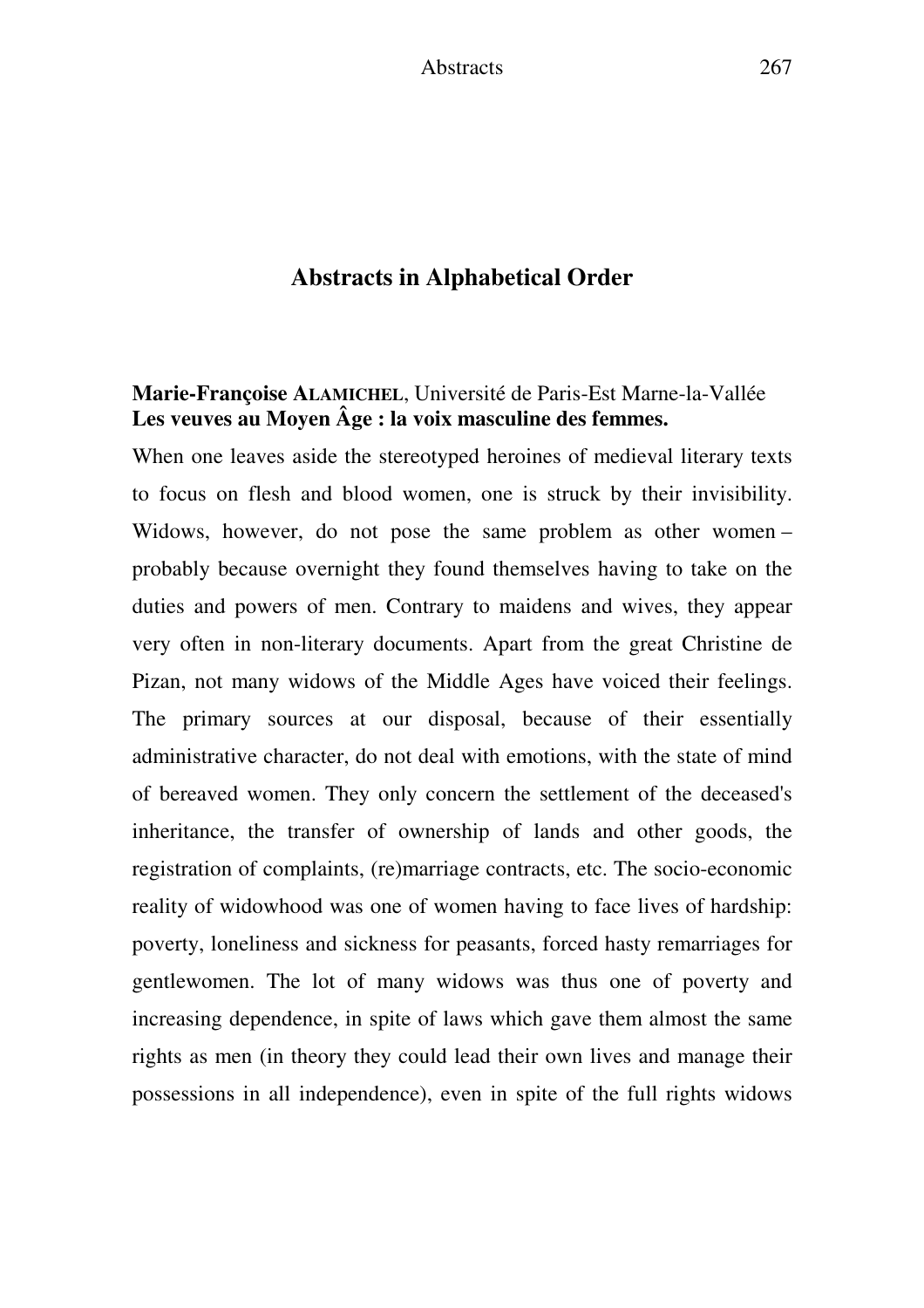were granted over a large part of their late husbands' property, and of the husbands' obvious concern for the well-being of their surviving spouses.

## **Piero BOITANI**, Università di Roma La Sapienza **Marie de France and the Breton Lay in England.**

The 'anonymous' Marie de France is in fact a first-magnitude exponent of the so-called Channel Culture of the XII<sup>th</sup> century. She created the *Lais*, the most distinctive and the most subtly influential of all her works, those without which the history of European literature would be different. The *Lais* are mostly original in two, if not three respects. They are short stories rather than romances; they take as their matter marginal, peripheral episodes; and they are, together with Chrétien's works and the *Ur*-Tristan, the first compositions with a 'modern' subject. The density, the tension, and the surprise-effect of the *Lais* depend on the combination of the first two features, while their fascination derives from the enchanted atmosphere – the sudden and continuous surfacing of the famous Breton marvels – that dominates every tale. A detailed examination of *Lanval* brings out the themes and qualities of Marie's narrative: *chiaroscuro*, quickness, and lightness. A comparison between Marie's *Lanval* and the English translation by Thomas Chestre, *Sir Launfal*, and then with *Sir Orfeo*, shows what happens to the Breton lay when it is transposed onto English soil in the XIV<sup>th</sup> century. Finally, the narrator of Chaucer's *Franklin's Tale* claims to be telling a Breton lay. The suspension of belief that dominates the central episode of the story shows that in this supreme fiction Chaucer understood what it meant to compose a tale in Marie's manner.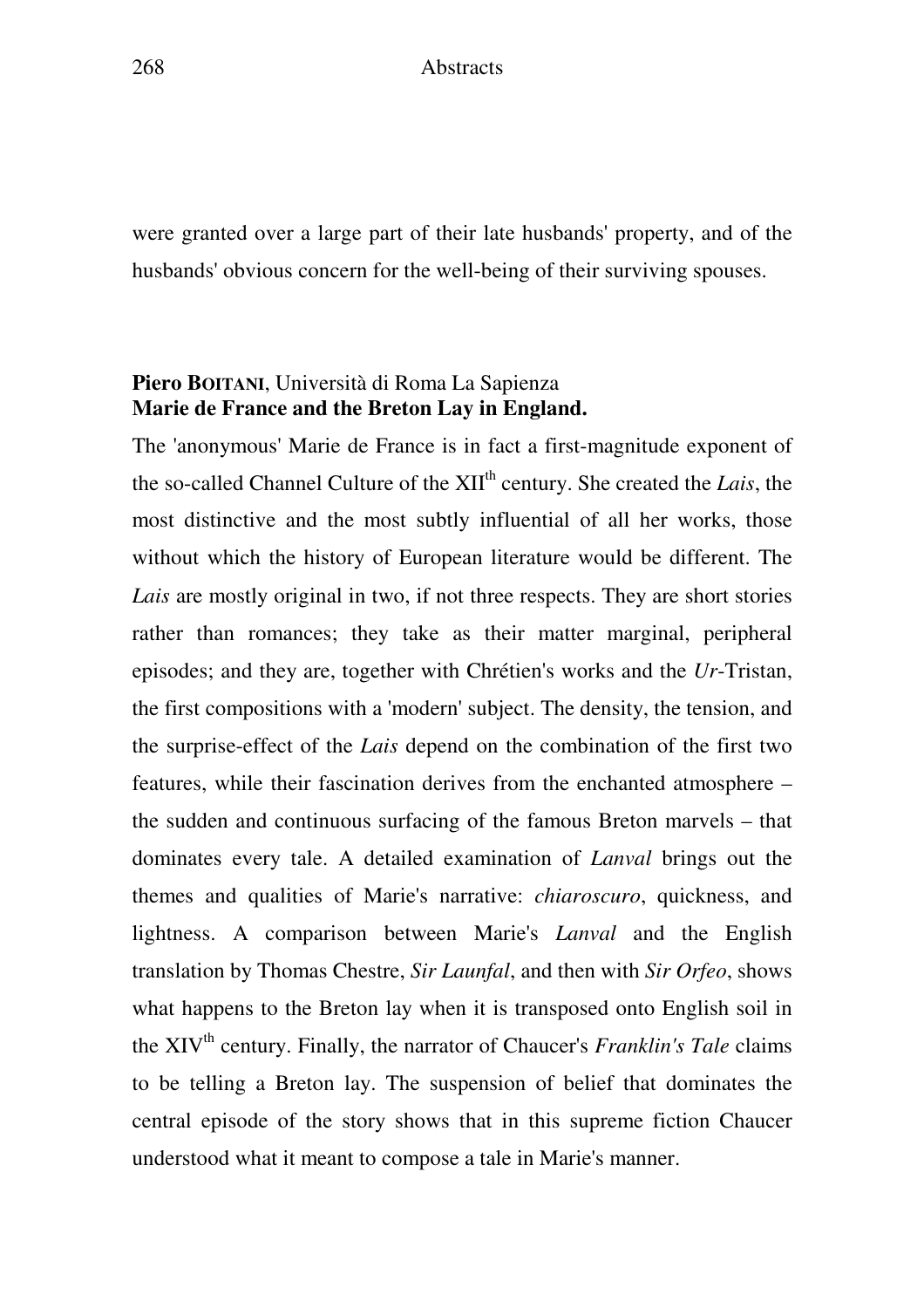## **Aurélie BREMONT**, Centre d'Études Médiévales Anglaises (Paris 4) **La voix de la femme celtique : murmure étouffé, chant merveilleux ou hurlement sinistre ?**

Among the female voices of the past, those of Celtic women seem to be clamouring more than ever nowadays. The so-called 'revival' of ancient cults, the rehabilitation of the role of women in ancient Celtic society, and quests for the Divine Feminine are everywhere to be found. Is there any truth in these numerous theories and if not, where is truth to be found? By looking at the arguments used by champions of the Divine Feminine and confronting them with the writings of Dumézil and his followers who applied his work to Celtic studies, one may hope to hear the voices of women in the Celtic world a little more clearly. The place of women in Celtic society emerges not only through their political and religious roles, but also in the manner of their representation compared to their male counterparts in legends, literature and later traditions. Women were also pictured in the mythological world, through such illustrious characters as Eriu, Maedb, Macha, Guinevere, Morgan, and Vivian – female deities who enable us to see how these literary and mythological figures fit together to build an image of the great and fantastic Celtic Woman.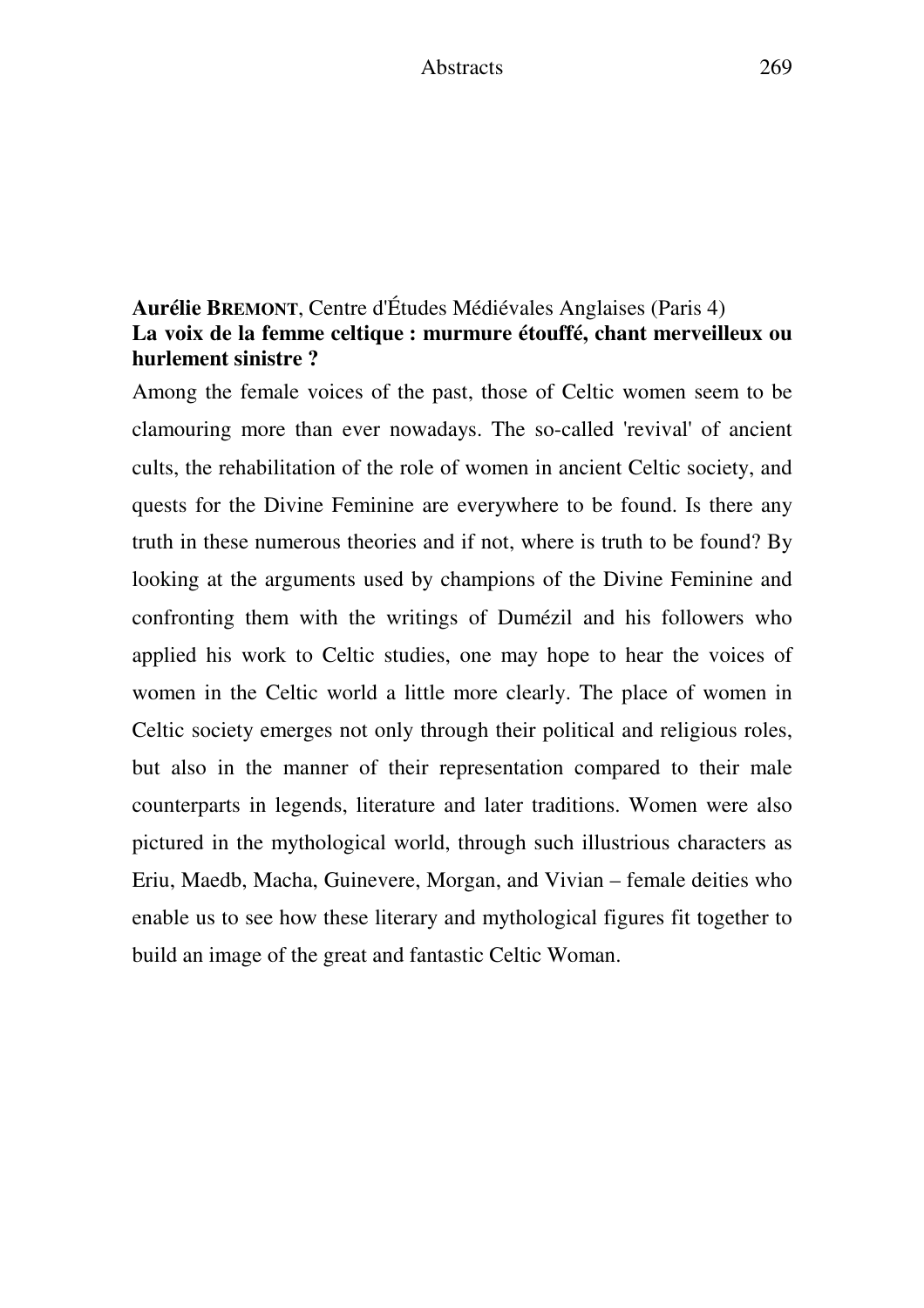## **Anne DUGGAN**, King's College London **On Finding the Voice of Eleanor of Aquitaine.**

Although Eleanor of Aquitaine, duchess of Aquitaine and countess of Poitou *sui iuris* (1137-1204), queen of France (1137-52), duchess of Normandy and countess of Anjou (1152-54), and queen of England (1154- 1204) held the office of an anointed queen for sixty-eight years – slightly longer than even Queen Victoria (1837-1901) – the recovery of her voice, that is the authentic record of her opinions or attitudes presents formidable obstacles. Contemporary Latin chroniclers and Occitan poets have little reliable to say about her, largely because for the greater part of her reign as Henry II's consort she was kept under guard as a consequence of her support for the rebellion of her sons against their father in 1173-74. Two sources, however, afford some insight: the more than 150 surviving charters and mandates issued by her authority and the two letters sent in 1162 to the pope and a cardinal. Three further letters, allegedly sent to Pope Celestine III in 1193, are dismissed as stylistic exercises written by Peter of Blois, Eleanor's secretary.

#### **Isabelle FAURE**, Université Paris-Sorbonne (Paris 4)

## **La reine Emma se présente : l'image d'une femme de pouvoir dans l'***Encomium Emmae Reginae* **(c. 1041-1042).**

Emma was the wife of two kings (Æthelred and Cnut) and mother of two kings (Harthacnut and Edward) of England. In the context of the first half of the XI<sup>th</sup> century, her life, status and power depended on the position of her male relatives, husbands or sons, as it did for any woman. Queen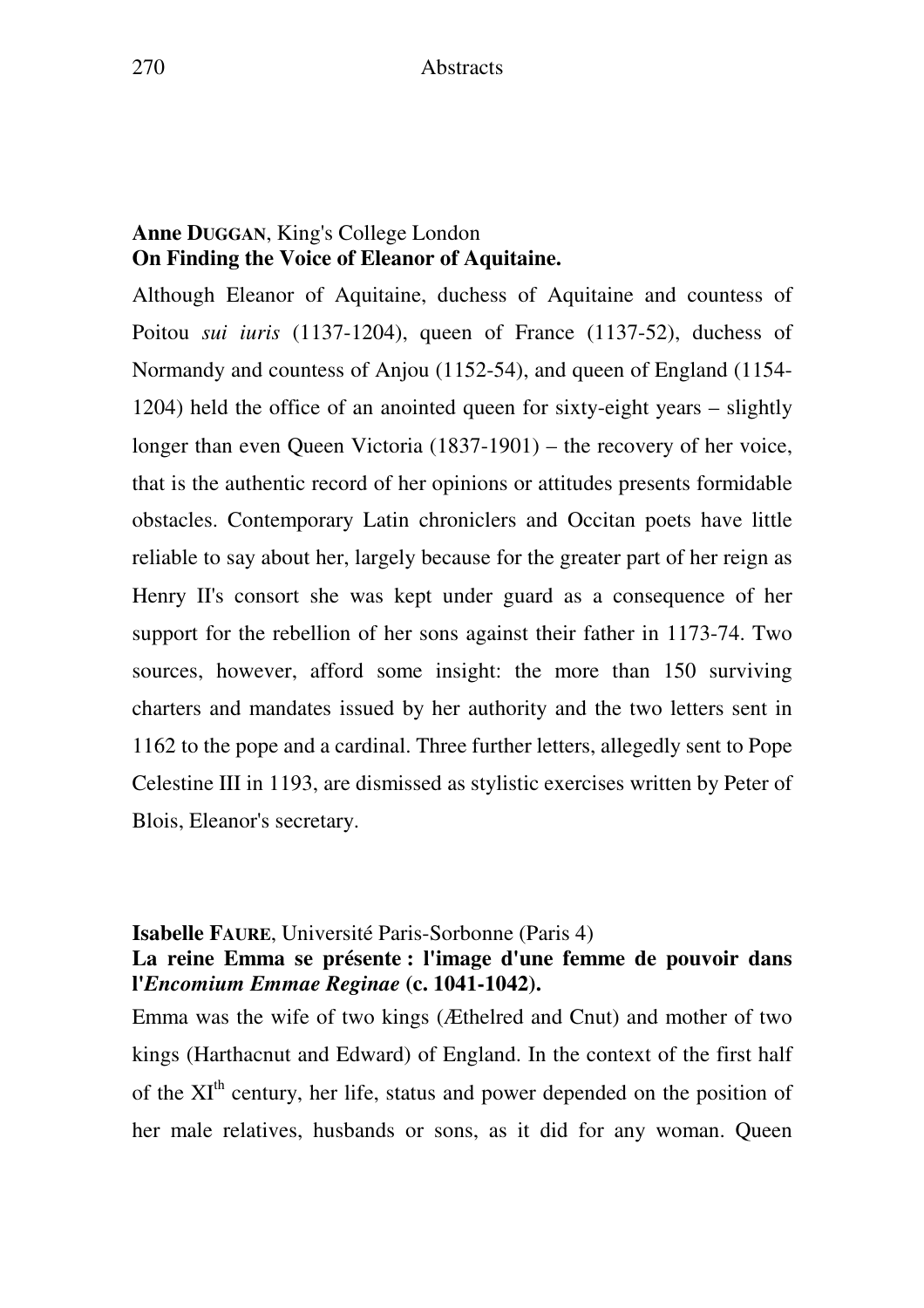Emma showed different faces, the same way as her 'career' as wife, mother and above all queen, went through several phases. The *Encomium Emmae Reginae* was written for and commanded by the queen, during a phase of glory for her family, as she was recovering some of her status as Queen of England when her son Harthacnut became king, between 1040 and 1042. Even if the *Encomium* is voluntarily flattering, it provides the voice of a woman who is trying to defend her legitimacy as wife, queen and mother through the politicised and somewhat biased account of the reign of her second family. Through it all, Emma expresses the difficulty of being a woman of power in the  $XI<sup>th</sup>$  century.

## **Sandra GORGIEVSKI**, Université de Toulon **Lady Godiva : mythe et réalité d'une maîtresse femme.**

Lady Godiva was remembered by medieval chroniclers for her piety and her legendary ride through the streets of Coventry in the  $XII<sup>th</sup>$  century. She is presumed to have dared to ride naked in order to plead against the heavy taxations imposed by her husband, Leofric, Earl of Mercia. While she has attained near-mythical status from the medieval texts to their modern reinterpretations, her image has grown ambivalent, possibly mingling visual and mythical trends from different sources, the Celtic goddess Epona on her horse having become overlaid by the historical character of Godiva. The iconography of the legend becomes particularly rich in  $XIX<sup>th</sup>$ -century British painting, offering varied interpretations of the feminine icon from sacrifice to exhibitionism. She is then endowed with a voice on the screen in a 1950s movie, a swashbuckler which features her as both an icon of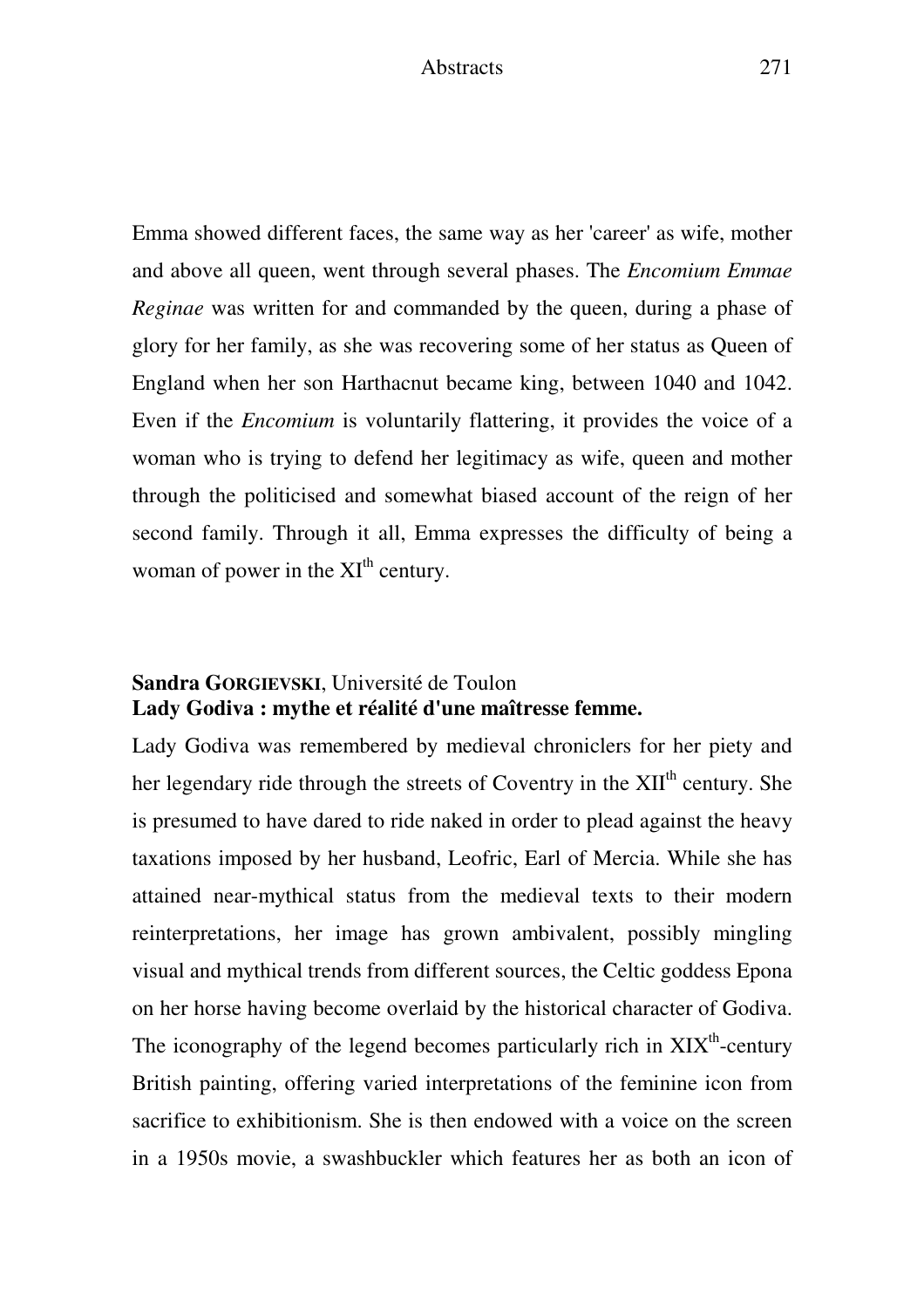devotion and a political, feminist figure. These contradictory visions ranging from diverse historical periods – from pre-Christian cult objects to the cinema – testify to the force of this feminine figure.

## **Wendy HARDING**, Université de Toulouse-Le Mirail, CAS **'Ye wote ful lityl what sche felyth': The Crisis of Interpretation in** *The Book of Margery Kempe***.**

Margery Kempe's account of her mystical experience reveals a major fault line of late medieval society, where the authorities come into conflict. The new, highly personal strain of devotion she embraces confronts the clergy with the problem of controlling and channelling the powerful emotional expressions that result. The book documents Margery's quest for trustworthy and sympathetic spiritual counsellors, a search that is never quite resolved. Christ seems to represent the ideal confessor, speaking from and in the penitent's heart. Still, in order to confirm their authenticity, Margery must disclose her 'feelings' to clerical authorities, and the response to her revelations is ambivalent. To make interpretation more difficult, Margery frequently proclaims that inner experience is impossible to represent; she does not have the vocabulary to translate it for her judges. In *The Book of Margery Kempe* the fluctuation between feelings of doubt and conviction, dread and relief, exposes the interpretative difficulties that spiritual experience poses in the later Middle Ages.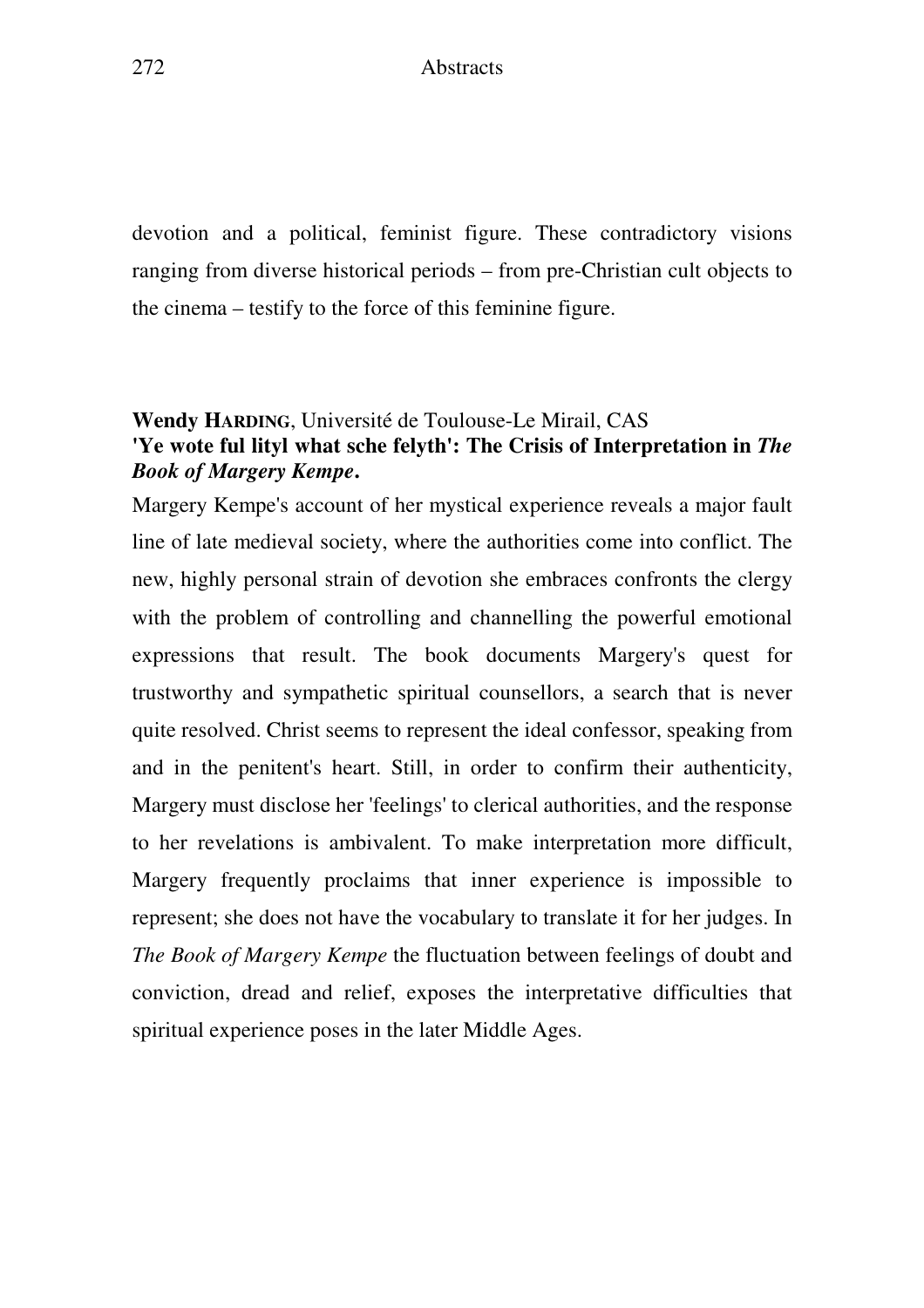## **Elizabeth KELLY**, Université Paris-Sorbonne (Paris 4) **'The Mother Tongue and the Alien Woman: the Figure of Rowena in La**h**amon 's** *Brut***'.**

It could be argued that in the centuries after the Norman Conquest, women's voices were instrumental in the survival and transmission of the English language during that period when French was the culturally dominant vernacular language in England. Due to intermarriage between Normans and Saxon women, English seems to have increasingly become the first language of the descendants of the Norman invaders, their 'mother tongue' in a literal sense. In La<sub>zamon's</sub> *Brut*, an English translation of Wace's *Roman de Brut,* the figure of the Saxon woman Rowena is paradoxical because while she plays the role of a dangerous alien in the story, she speaks English, the language of the text, a language which Lazamon is seeking to promote, which was of course his mother tongue and most likely that of many of his readers. In translating the passages about Rowena, the English writer must find a way to bring out the otherness of this woman who is speaking the mother's tongue.

#### **Ralf LÜTZELSCHWAB**, Freie Universität Berlin

#### **Sainte Catherine de Sienne et la politique de la papauté avignonnaise : les lettres aux cardinaux, le retour à Rome et l'éclatement du Grand Schisme (1377-1378).**

Catherine of Siena (1347-80) is known especially through the *Vita* written by her confessor and spiritual guide, the Dominican Raymond of Capua. According to all the history books, this mystic and visionary, an illiterate woman of modest birth, somehow succeeded in influencing the decisions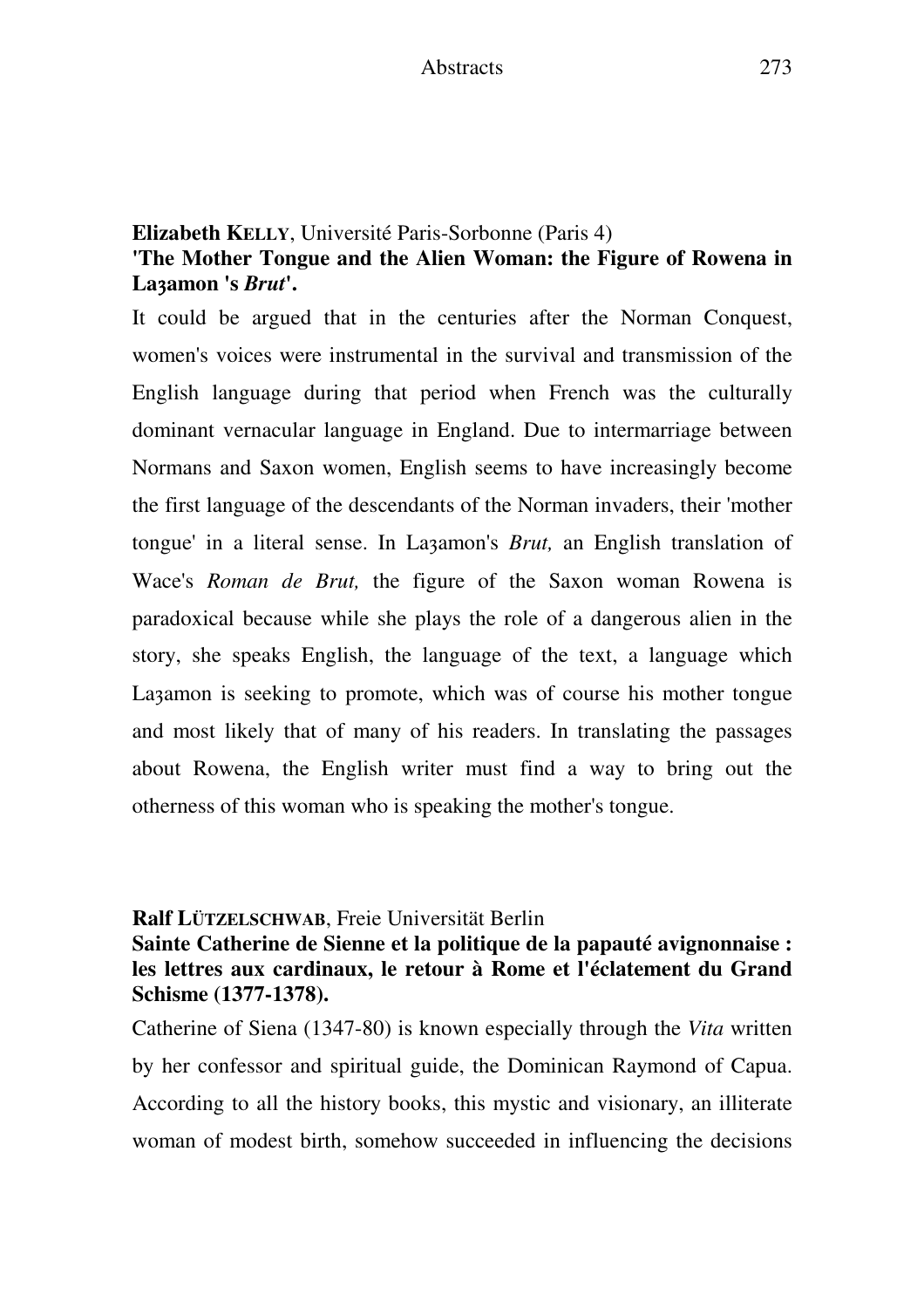taken in the papal court at Avignon – decisions culminating in the return of the Curia to Rome in 1376. But is this commonly held belief really true? In fact her letters, dictated to various secretaries, are the best witnesses we have. By analyzing her nine letters addressed to cardinals it is possible to show the kind of strategies she used in order to convince the powerful members of the Sacred College to follow her recommendations. In reality, the decision to return to Rome was closely aligned with the intentions of the princes of the Church themselves – only it suited them better, for political reasons, to present this not as a choice of their own but as a divine injunction made imperative by the exhortations of a saint. A study of the letters also raises the possibility that Catherine may have been subject to other influences, not only from the cardinals but also from members of her own religious family, since she was a Dominican tertiary.

#### **Angela MAGUIN**, Université de Montpellier 3

#### **'All have clamoured in unison but spoken as individuals'. Pulcheria, Fifth-century Empress of the East and Hildegard of Bingen, Twelfthcentury 'Sibyl of the Rhine'.**

Though living in very different times and places, two remarkable women, Pulcheria and Hildegard, offer some interesting points of comparison. On becoming Empress in 414, Pulcheria (399-453), a devout Christian, took a vow of perpetual virginity, and with the collaboration of Bishop Atticus and the monk Proclus, she supported ecclesiastical orthodoxy during the Nestorian and Monophysitist controversies. Circumstances being then right for the establishment of the first Marian feasts in Constantinople, it has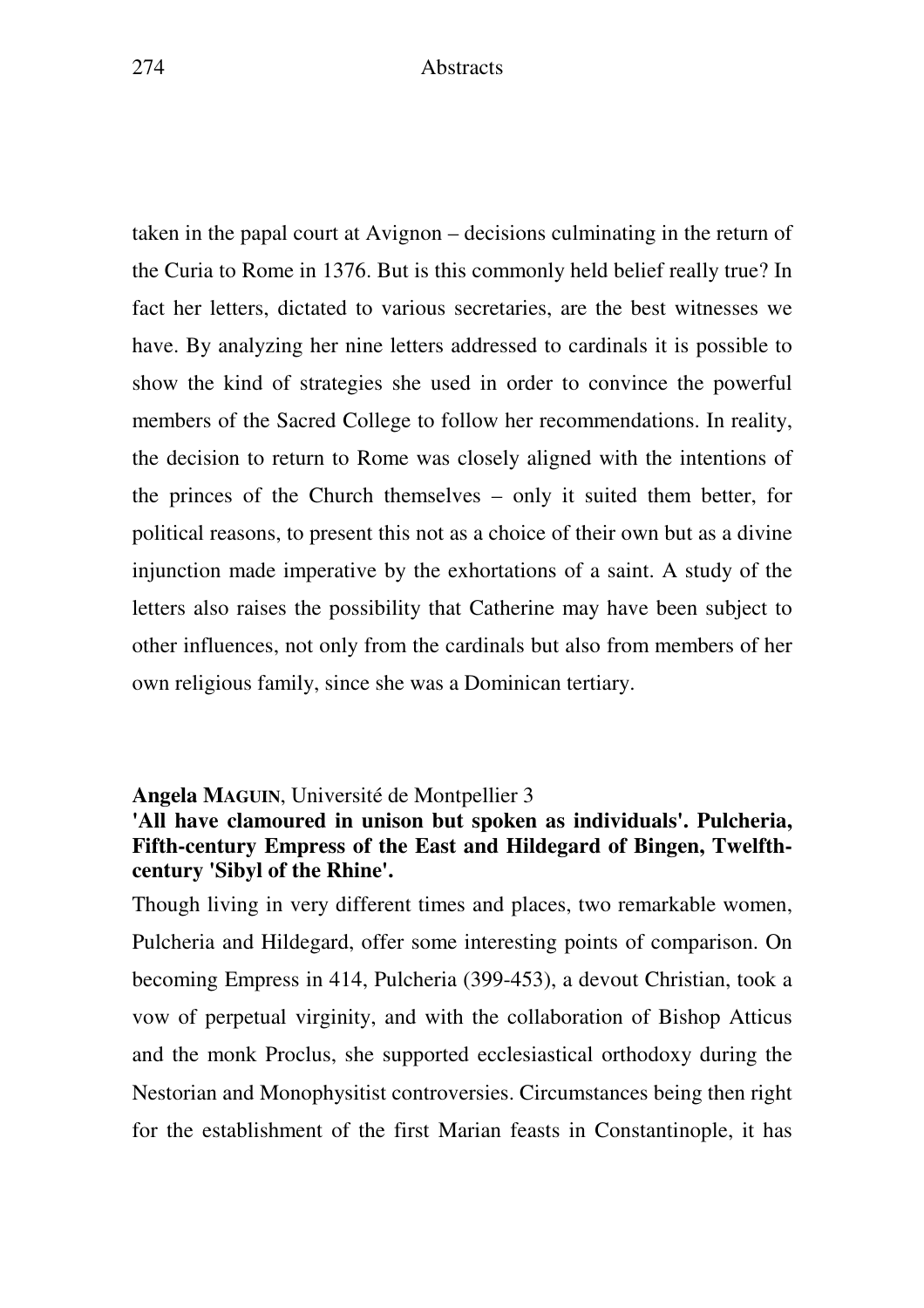been suggested that Pulcheria was taken by Proclus as a contemporary model of the Virgin Mary, in whose honour Pulcheria built churches, hospitals and pilgrim hostels. Pope Leo I also thanked her, after the Council of Chalcedon in 451, for her crucial role in containing heresies. Hildegard of Bingen (1098-1179) was given over, aged eight, to the care and education of a Benedictine nun at the abbey of Disibodenberg. She had had mystical visions since the age of three but hardly dared speak of them and only sought to obtain approval of them c. 1146-47 when, as abbess of the community, she wrote to Bernard of Clairvaux. With the help of the monk Volmar, her secretary and spiritual advisor, she describes these visions in *Scivias* (26 visions in 35 illustrations), which received the approval of Pope Eugenius III. Hildegard's output was prolific in many directions: a second visionary book, an encyclopaedia, a healer's handbook, a musical morality play, and over 70 liturgical songs (indeed, it is principally as a composer of vocal music that she has gained recognition in modern times). Known as the 'Sibyl of the Rhine', she became increasingly influential, daring to chastise even the Emperor Frederick Barbarossa and high-ranking ecclesiastical figures in letters which provide a precious insight into her life.

## **Sheryl SAVINA**, Université de Paris-Sorbonne (Paris 4) **Egeria: An Early Woman Pilgrim to the Holy Land (381-384).**

Egeria, also known as Ætheria, was a European woman who made a three-year pilgrimage to the Holy Land in the late fourth century and described her voyage in a long letter sent to a group of women back home. She also recounted in great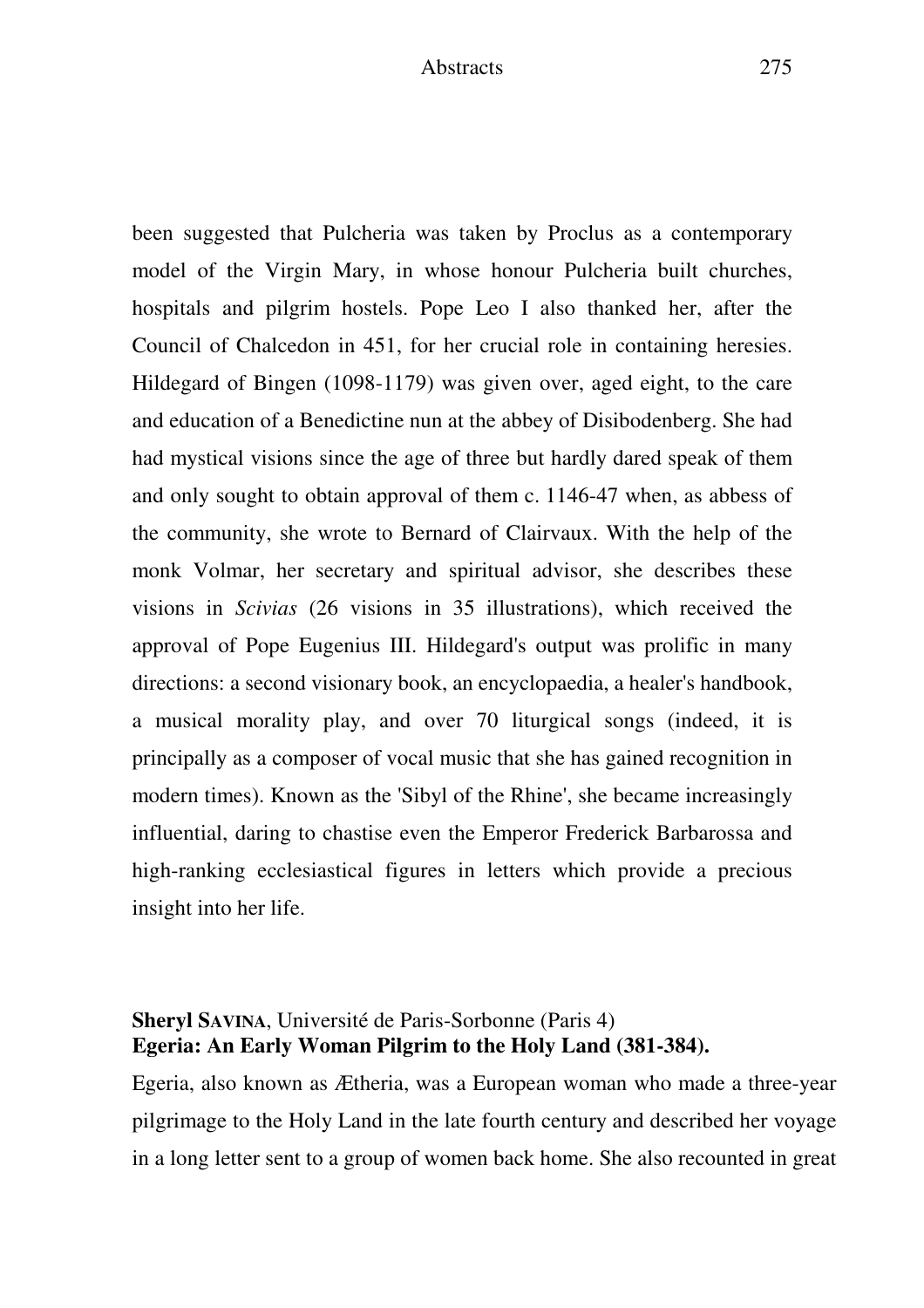detail the liturgy of daily worship (with the principal feast days) as it was being developed in the Eastern Church in Jerusalem. The single known manuscript of her letter was copied in the eleventh century and rediscovered in Italy only in 1884. Since then the *Itinerarium Egeriae*, or *Egeria's Travels*, has been the object of innumerable scholarly studies focusing on her Latin style, her descriptions of the topography of Egypt and Palestine and the Judeo-Christian holy sites there, and her minute account of the Christian liturgy. Although the text is damaged and very incomplete, it is of major importance, as it is the earliest first-person descriptive narrative of such a pilgrimage and one of the earliest – if not the earliest – text written by a woman.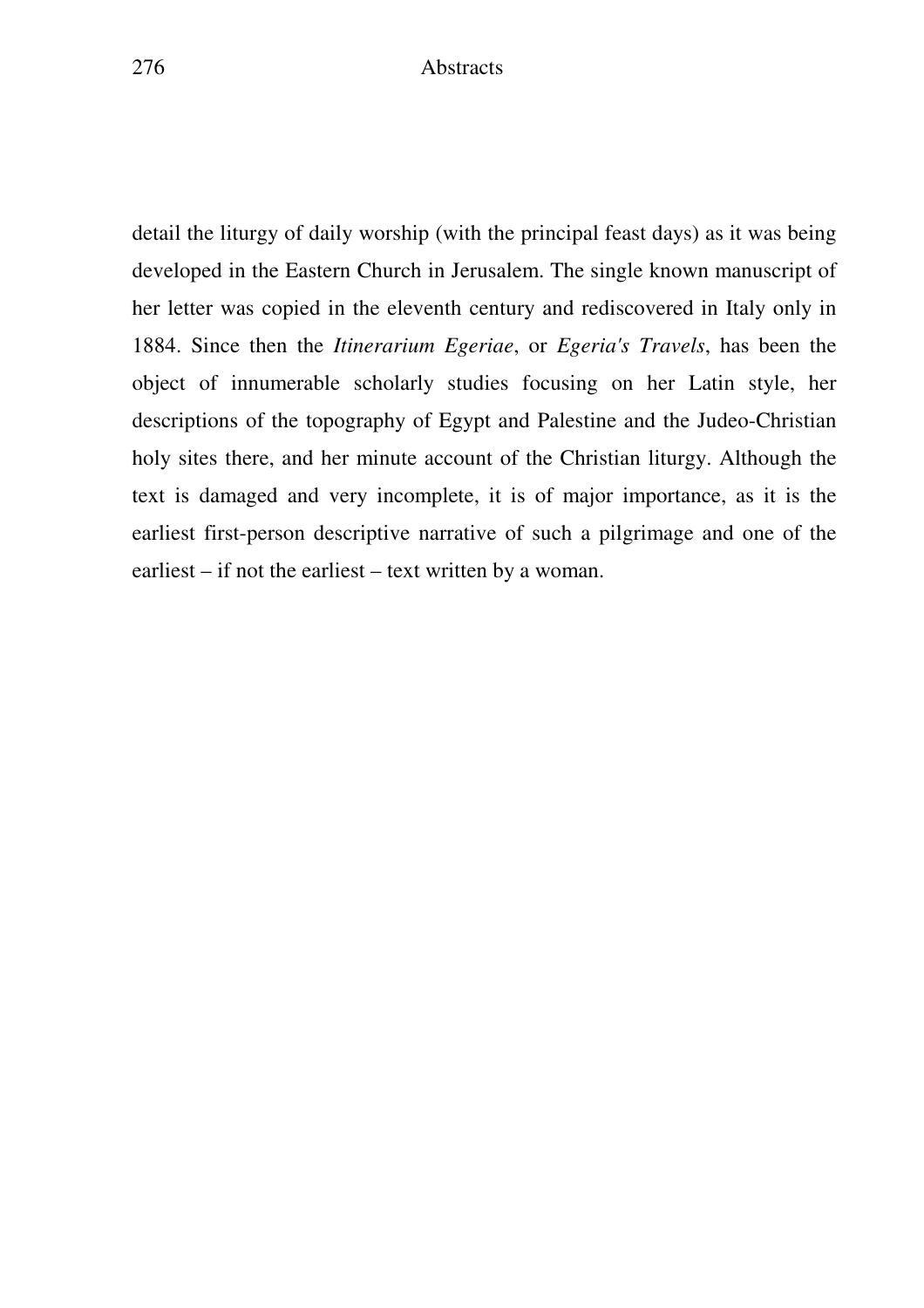# **Table des Matières**

| Leo CARRUTHERS, Université Paris-Sorbonne (Paris 4)<br><b>Introduction</b>                                                                                                                                                | 1   |
|---------------------------------------------------------------------------------------------------------------------------------------------------------------------------------------------------------------------------|-----|
| Sheryl SAVINA, Université Paris-Sorbonne (Paris 4)<br>Egeria: An Early Woman Pilgrim to the Holy Land (381-384)<br>.                                                                                                      | 15  |
| Aurélie BREMONT, CÉMA Paris-Sorbonne (Paris 4)<br>La voix de la femme celtique : murmure étouffé, chant merveilleux ou<br>hurlement sinistre?                                                                             | 37  |
| Marie-Françoise ALAMICHEL, Université Paris-Est Marne-la-Vallée<br>Les veuves au Moyen Âge : la voix masculine des femmes<br>.                                                                                            | 57  |
| Isabelle FAURE, Université Paris-Sorbonne (Paris 4)<br>La reine Emma se présente : l'image d'une femme de pouvoir dans<br>l'Encomium Emmae Reginae (c. 1041-1042)                                                         | 87  |
| Angela MAGUIN, Université de Montpellier 3<br>'All have clamoured in unison but spoken as individuals'. Pulcheria,<br>fifth-century Empress of the East and Hildegard of Bingen, twelfth-<br>century 'Sibyl of the Rhine' | 111 |
| Anne DUGGAN, King's College London<br>On Finding the Voice of Eleanor of Aquitaine                                                                                                                                        | 129 |
| Elizabeth KELLY, Université Paris-Sorbonne (Paris 4)<br>The Mother Tongue and the Alien Woman: the Figure of Rowena in<br>Lazamon's Brut                                                                                  | 159 |
| Ralf LÜTZELSCHWAB, Freie Universität Berlin<br>Sainte Catherine de Sienne et la politique de la papauté<br>avignonnaise : les lettres aux cardinaux, le retour à Rome et                                                  | 179 |
| Piero BOITANI, Università di Roma La Sapienza<br>Marie de France and the Breton Lay in England                                                                                                                            | 211 |